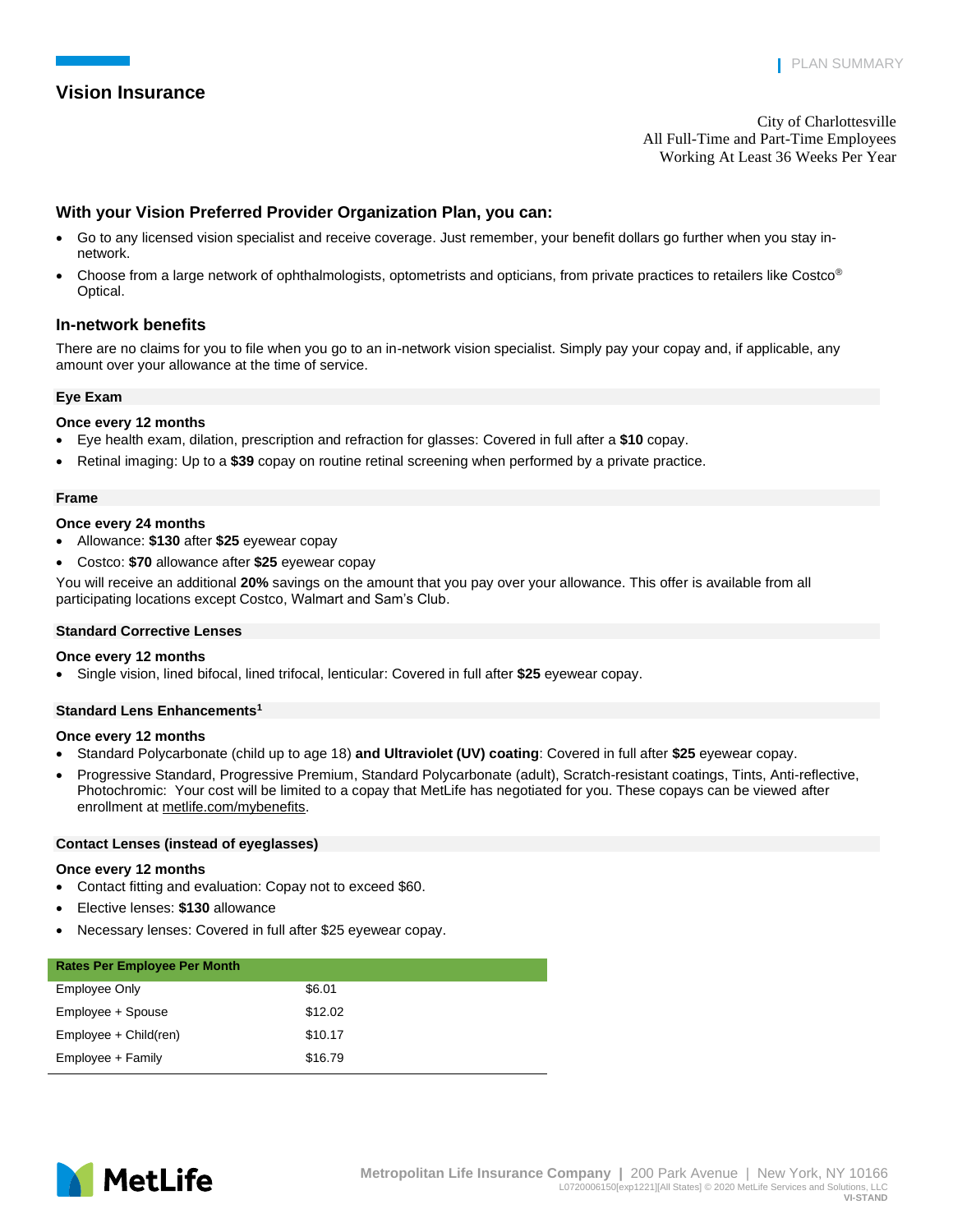# **Vision Insurance**

City of Charlottesville All Full-Time and Part-Time Employees Working At Least 36 Weeks Per Year

# **In-Network Value Added Features:**

**Additional lens enhancements:** In addition to standard lens enhancements, enjoy an average 20 – 25% savings on all other lens enhancements.<sup>1</sup>

**Savings on glasses and sunglasses:** Get 20% savings on additional pairs of prescription glasses and non-prescription sunglasses, including lens enhancements. At times, other promotional offers may also be available.<sup>1</sup>

**Laser vision correction<sup>2</sup> :** Savings averaging 15% off the regular price or 5% off a promotional offer for laser surgery including PRK, LASIK and Custom LASIK. This offer is only available at MetLife participating locations.

# **We're Here to Help**

- Find a Vision provider at [www.metlife.com/vision](http://www.metlife.com/vision)
- Download a claim form a[t www.metlife.com/mybenefits](http://www.metlife.com/mybenefits)
- For general questions, go to www.metlife.com/mybenefits or call 1-855-MET-EYE1 (1-855-638-3931)

# **Out-of-Network Reimbursement**

You pay for services and then submit a claim for reimbursement. The same benefit frequencies for **in-network benefits** apply. Once you enroll, visit www.metlife.com/mybenefits for detailed out-of-network benefits information.

> o Elective up to **\$105** o Necessary up to **\$210** • Lined trifocal lenses: up to **\$65**  • Progressive lenses: up to **\$50** • Lenticular lenses: up to \$100

- Eye exam: up to **\$45**
- Frames: up to **\$70**
- Single-vision lenses: up to **\$30**
- Lined bifocal lenses: up to **\$50**
- Contact lenses:

# **Exclusions and Limitations of Benefits**

This plan does not cover the following services, materials and treatments

## **Services and Eyewear**

- Services and/or materials not specifically included in the Vision Plan Benefits Overview (Schedule of Benefits).
- Any portion of a charge above the Maximum Benefit Allowance or reimbursement indicated in the Schedule of Benefits.
- Any eye examination or corrective eyewear required as a condition of employment.
- Services and supplies received by you or your dependent before the Vision Insurance starts.
- Missed appointments.
- Services or materials resulting from or in the course of a Covered Person's regular occupation for pay or profit for which the Covered Person is entitled to benefits under any Worker's Compensation Law, Employer's Liability Law or similar law. You must promptly claim and notify the Company of all such benefits.
- Local, state, and/or federal taxes, except where MetLife is required by law to pay.
- Services or materials received as a result of disease, defect, or injury due to war or an act of war (declared or undeclared), taking part in a riot or insurrection, or committing or attempting to commit a felony.